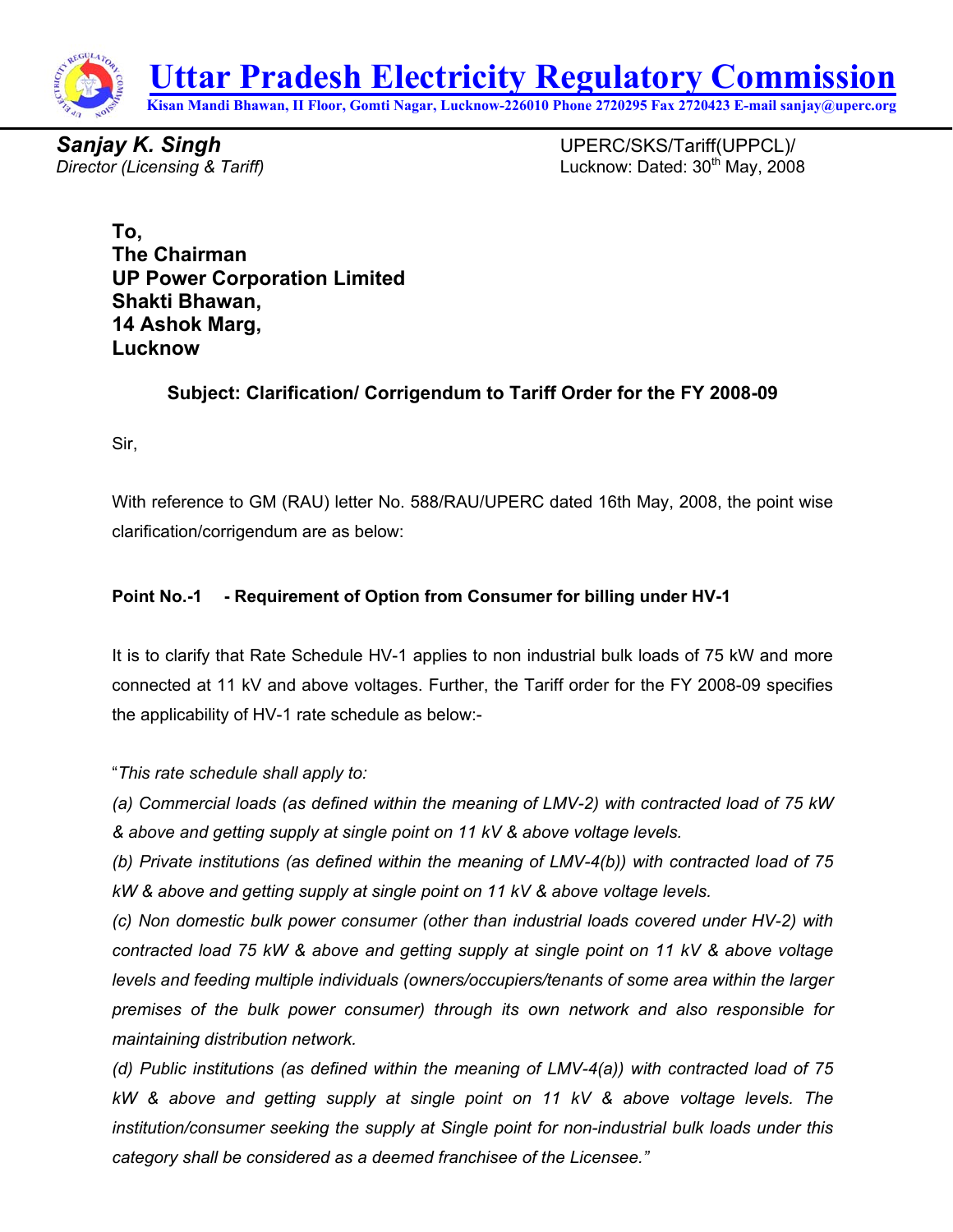

**The applicability of rate schedule HV-1, along with explanatory notes (Refer para no. 8.46.2 of the Tariff Order 2008-09) makes the provisions of the tariff order very clear and accordingly all such consumers are to be automatically billed under the HV-1 category without the need of any option.** 

#### **Point No. 2 Rebate to Power Loom Consumers under HV-2 Category**

The provision of tariff order clearly mentions that above rebate to power loom consumers is available subject to adherence of provision of advance subsidy by the Government. Accordingly, if the Government on its own motion refuses to provide the advance subsidy to such category of consumer, normal tariffs shall automatically apply on such consumers. However, since the initial rebate was allowed in pursuance to letter issued by the Government in accordance with the approval of cabinet a refusal of the above rebate should also be as per the decision of the cabinet, only. For further clarity in the matter, Licensees may like to refer to the latest judgment of the Hon'ble High Court in the matter of flat rate tariff to power loom industries.

# **Point No. 3 Rate Schedule applicable on Offices/ Buildings/ Inspection Houses of UPPCL/UPRVUNL/UPJVNL**

Tariff orders for the FY 2006-07 and FY 2008-09 clearly provide that the rate schedule LMV-4 (A) shall apply on all Government Hospitals / Government Research Institutions / Offices of the Government Organizations **other than companies registered under Companies Act 1956**.

Since, UPPCL along with unbundled entities i.e. four distribution companies, UP Power Transmission Corporation Limited, UPRVUNL and UPJVNL are all companies registered under the Companies Act – 1956, rate schedule LMV 4 (A) can not apply them.

For all companies registered under Companies Act-1956 with loads less than 75 kW and getting supply at low voltages the appropriate rate schedule for billing is LMV-2. Further, for UPPCL/UPRVUNL/UPJVNL Offices/Buildings/Guesthouses having loads above 75 kW and getting supply at 11 kV & above voltages the applicable rate schedule shall be HV-1.

**Point No. 4 Facility of LMV-10 to the employees of erstwhile UPSEB irrespective of place of posting at any one place**